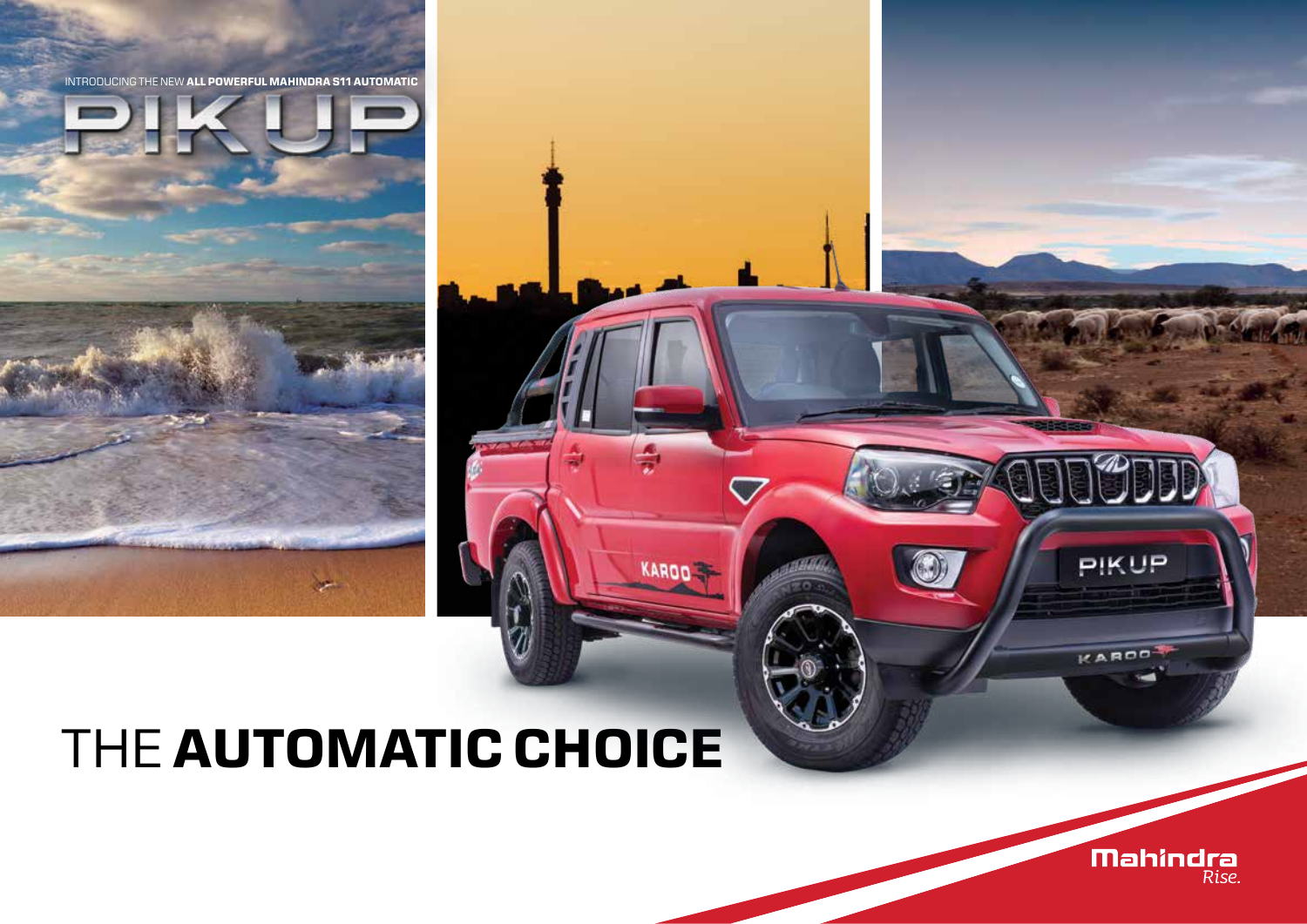**Change the features you want. Generous on**<br>
power with superb reliability, the Pik Up<br>
has impeccable working credentials,<br>
and powered by Mahindra's legendary The New Mahindra S11 Pik Up has been designed without compromise to be practical and strong, and loaded with the features you want. Generous on power with superb reliability, the Pik Up has impeccable working credentials, and powered by Mahindra's legendary 2.2 litre, 4-cylinder mHawk turbodiesel engine. The six-speed automatic transmission delivers an impressive 103 kW of power and 320 Nm of torque, providing effortless acceleration and all the muscle you could ever need with consumate ease. It has all the essential comforts and technological advances you would expect, from the four-speaker touchscreen infotainment centre\* with Bluetooth, through to static bending headlamps\* that help you to see around dark corners. This comes with a contemporary new look including a restyled front mask with restyled headlamps and fog lamps.

PIKUP

**KARDO**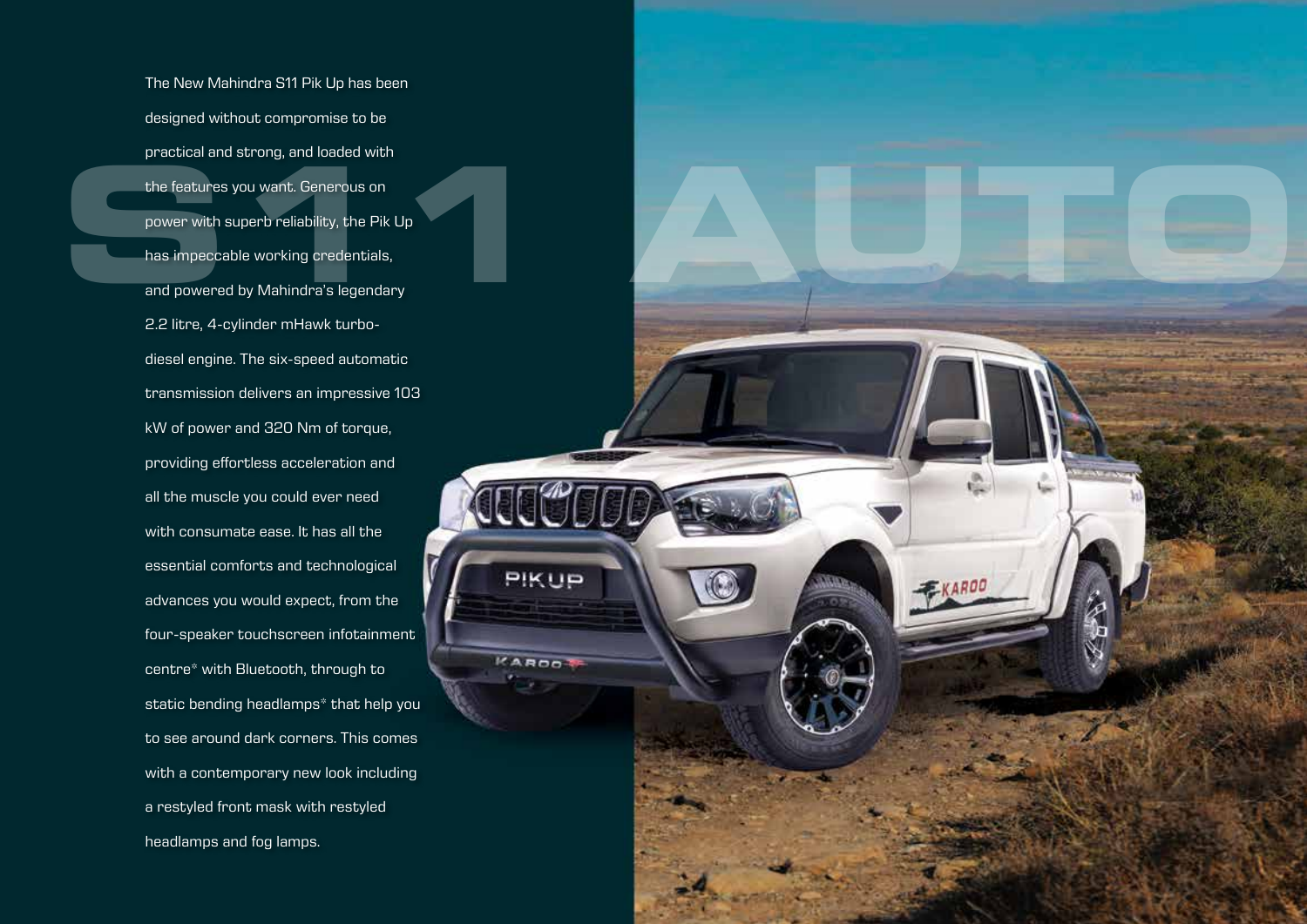## **SIX-SPEED AUTOMATIC TRANSMISSION**

T<sup>or</sup> CAPACITIVE TOUR<br>
INFOTAINMEN<br>
REVERSE<br>
TURN INDICATORS O **7" CAPACITIVE TOUCHSCREEN INFOTAINMENT CENTRE\***

**REVERSE CAMERA\***

**TURN INDICATORS ON ORVMS\*** (outside rear-view mirrors)

**ATIC** 

**KARDO** 

**NEW AGGRESSIVE FRONT GRILLE**

**BOLT-ON CAB PROTECTOR**

 $\overline{\Theta}$ 

PIKUP

**CRUISE CONTROL**

**UPDATED LOOKS AND STYLING**

**DISTINCTIVE HIGH ALLOY WEELS**

> **UPDATED PROJECTOR HEADLAMPS**

> > **REVERSE CAMERA\***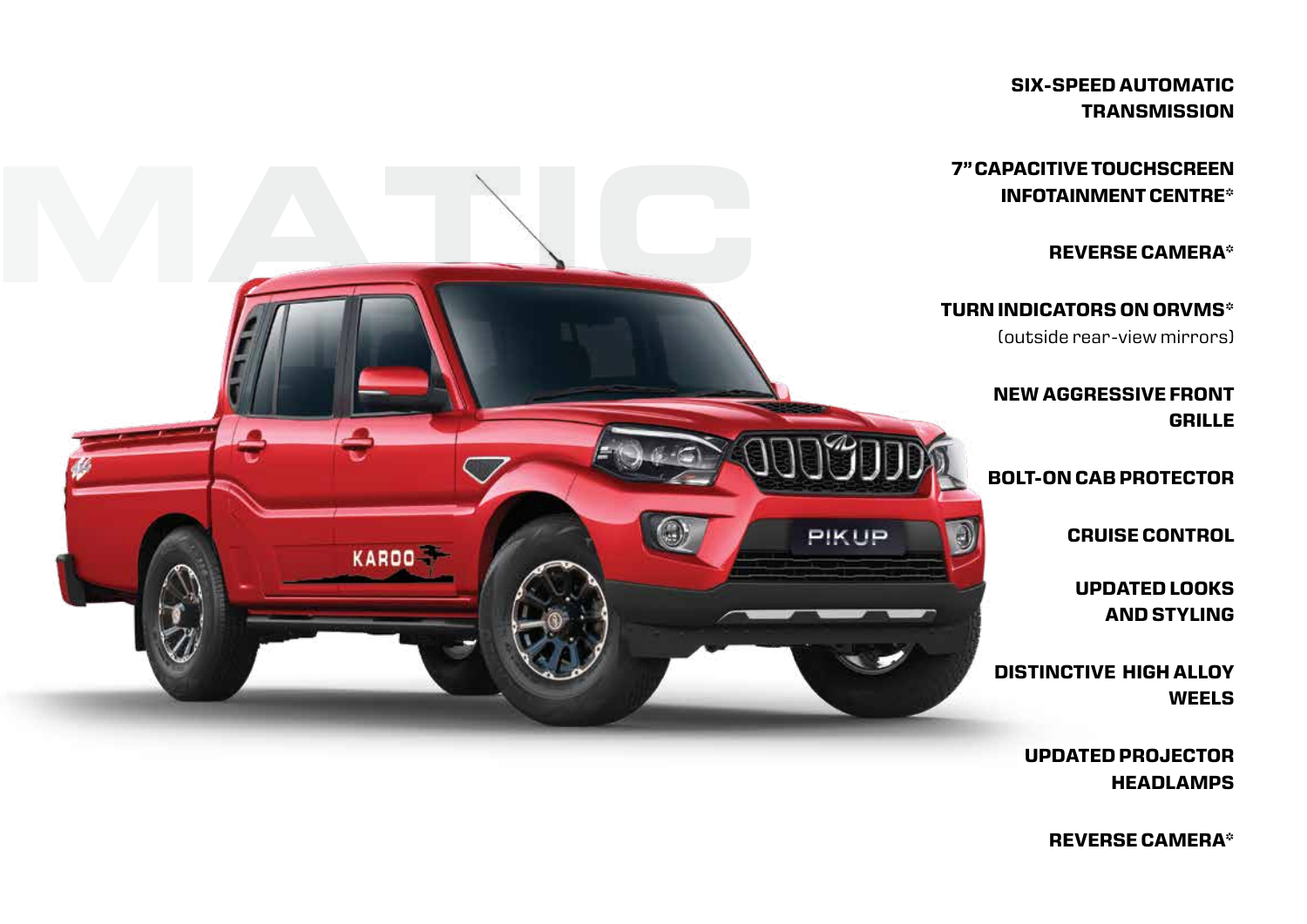*S11 shown:*







- *01 Six-speed automatic transmission provides an easy ride without compromising powerr when you need it*
- *02 The legendary mHawk turbo-diesel engine.*
- *03 12V charging points are available in both the front and back rows.*
- *04 Essential controls for phone, audio and cruise functions are at your fingertips on the steering wheel, keeping your hands where they should be.*
- *05 Dual airbags for driver and co-driver*
- *06 Dual projector headlamps with LED eyebrow DRLs (daytime running lamps)*
- *07 The touchscreen infotainment centre provides, Rear park assist, Bluetooth, USB/AUX support and provides the interface for the vehicle management system.*

The New Mahindra S11 Pik Up responds to your every need with luxurious interiors, and is loaded with features including the touch screen infotainment system and Bluetooth with USB/ AUX support.

The vehicle management system provides vehicle related information at your fingertips while the automatic temperature control willl maintain the cabin just as you like it.

On the driver's side the easy to read instrument cluster keeps you in-tune with the vital statistics of your drive and journey, and the new steering wheel incorporates cruise control, audio and telephone controls to keep your hands where they should be.

Other advances include the introduction of Micro-hybrid technology that enables the engine to intelligently switch into standby mode when not in use, saving both on fuel and the environment. Rain and light sensors automatically turn the lights on in adverse lighting conditions and your wipers on in the rain. The driver's seat is fully height adjustable to ensure your perfect comfort and ride position.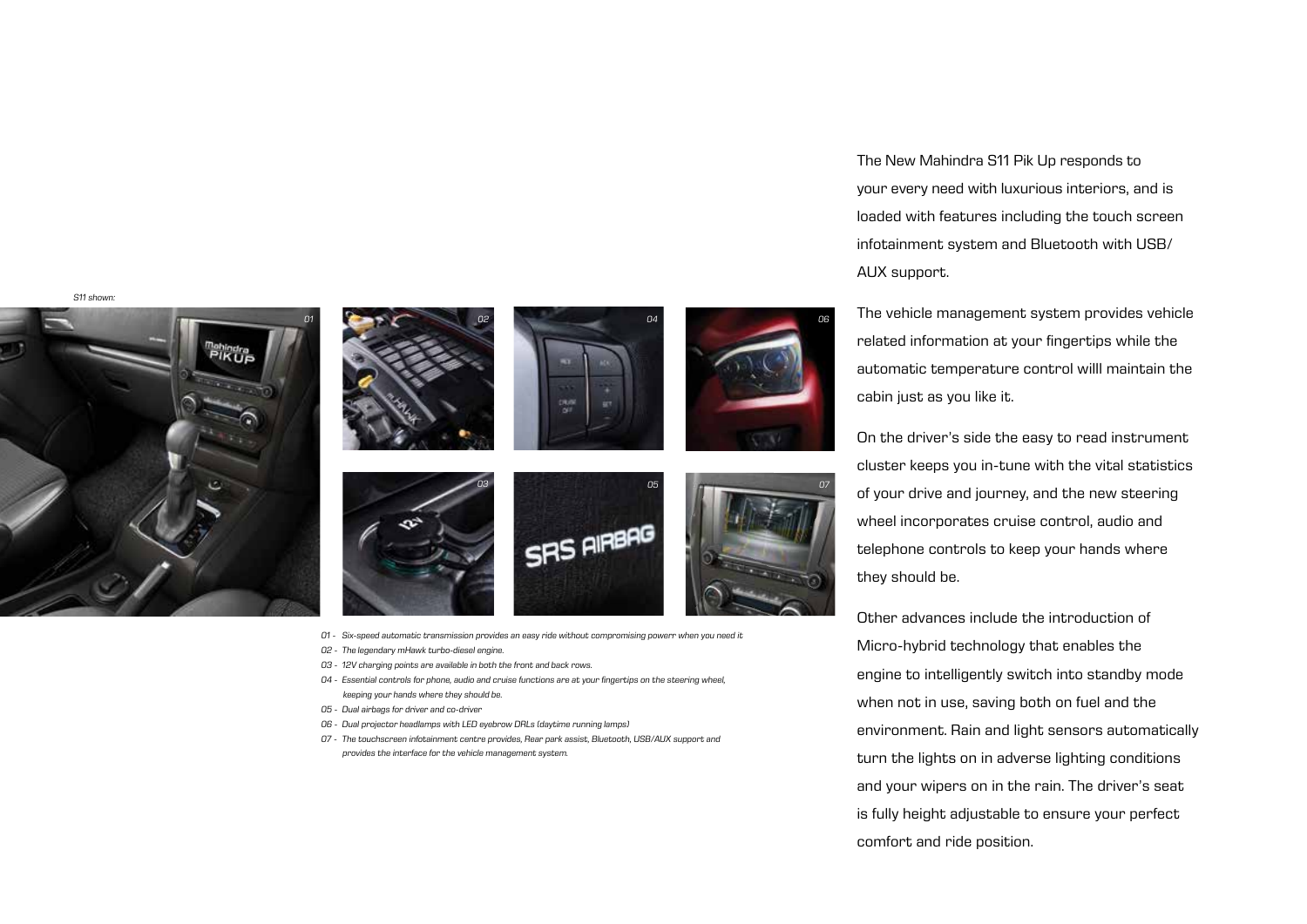PIKUP

KARDO

KANBI

KARDO

Exclusive to the S11 Karoo:

**SECURE ROLLER SHUTTER TONNEAU COVER**

**RUBBERISED BIN** 

**DIFFERENTIATED KAROO BRANDING**

> **UPDATED ROLL AND NUDGE BARS**

**DISTINCTIVE BLACK ALLOYS**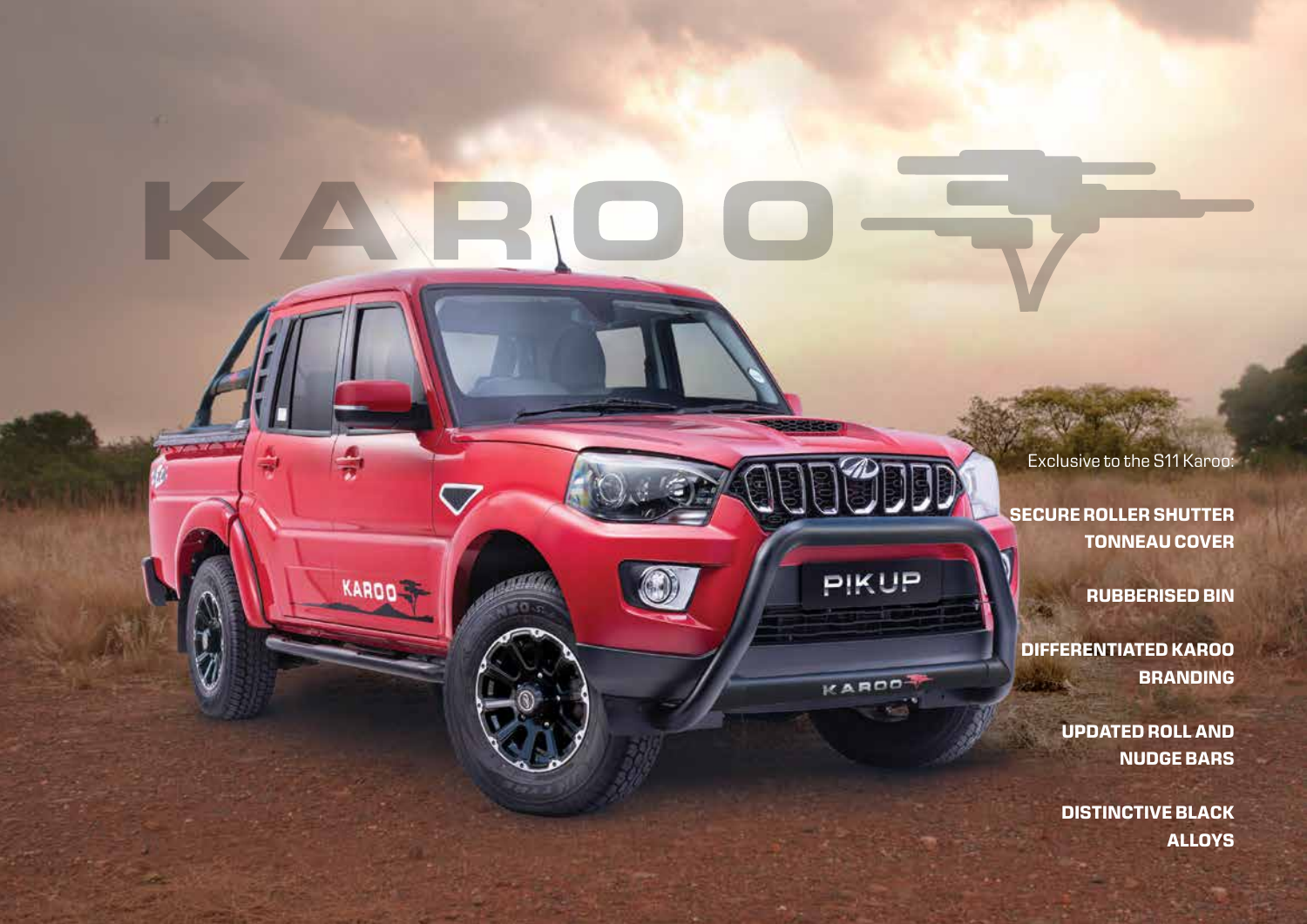| <b>Style features</b>                                                       | S6 4X2 & 4X4       | <b>S6 Auto 4x2 &amp; 4x4</b> | S10 4X2 & 4X4        | S11 4X2 & 4X4  | <b>Technical data</b>                                                | S6 DC 4X2 & 4X4, S6 Auto 4x2 & 4x4, S10 DC 4X2 & 4X4, S11 DC 4X2 & 4X4                                                                                                                                                                                                 |
|-----------------------------------------------------------------------------|--------------------|------------------------------|----------------------|----------------|----------------------------------------------------------------------|------------------------------------------------------------------------------------------------------------------------------------------------------------------------------------------------------------------------------------------------------------------------|
| Front fog lamps                                                             |                    |                              |                      |                | Engine capacity                                                      | 2179 cc                                                                                                                                                                                                                                                                |
| Dual projector headlamps                                                    |                    |                              |                      |                | Number of cylinders                                                  | $\overline{4}$                                                                                                                                                                                                                                                         |
| High-level brake light                                                      |                    | $\bullet$                    | $\bullet$            | $\bullet$      | Fuel type                                                            | Diesel                                                                                                                                                                                                                                                                 |
| Colour-coded bumpers                                                        |                    |                              |                      |                |                                                                      |                                                                                                                                                                                                                                                                        |
| Colour-coded mirrors                                                        |                    | $\bullet$                    | $\bullet$            | $\bullet$      | Aspiration                                                           | Turbocharger                                                                                                                                                                                                                                                           |
| Colour-coded door handles                                                   |                    |                              |                      |                | Fuel injection type                                                  | Common rail                                                                                                                                                                                                                                                            |
| Mud flaps                                                                   |                    | $\cdot$                      | $\cdot$              |                | Bore x stroke                                                        | 85 x 96 mm                                                                                                                                                                                                                                                             |
| Side step<br>Integrated bonnet scoop                                        |                    | $\cdot$                      | $\bullet$            | $\bullet$      | Compression ratio                                                    | 16.5:1                                                                                                                                                                                                                                                                 |
| Indicator on ORVM                                                           |                    |                              |                      |                | Power output                                                         | 103 kW @ 3750 r/min                                                                                                                                                                                                                                                    |
| Side mouldings                                                              |                    | $\bullet$                    |                      | $\bullet$      | Torque output                                                        | 320 Nm @ 1500-2800 r/min                                                                                                                                                                                                                                               |
|                                                                             | S6 4X2 & 4X4       | S6 Auto 4x2 & 4x4            | S10 4X2 & 4X4        | S11 4X2 & 4X4  | Fuel consumption - combined                                          | AT: 9.3 L/100km MT: 7.9 L/100 km                                                                                                                                                                                                                                       |
| <b>Comfort and convenience</b><br>Air conditioner                           | Manua              | Manual                       | Automatic            | Automatic      | CO <sub>2</sub> Emission                                             | AT: 247 g/km MT: 210 g/km                                                                                                                                                                                                                                              |
| Heated rear window/demister                                                 |                    | $\cdot$                      | $\cdot$              |                | Emission - Euro stage                                                | AT: Euro 4 MT: Euro 2                                                                                                                                                                                                                                                  |
| Power windows                                                               |                    |                              |                      |                |                                                                      |                                                                                                                                                                                                                                                                        |
| Electric mirrors (ORVMs)                                                    |                    |                              |                      |                | Drive type                                                           | 2WD / 4WD                                                                                                                                                                                                                                                              |
| Power steering                                                              |                    |                              |                      |                | Transmission                                                         | S6 & S10 6-speed manual / S6 Auto 6-speed automatic<br>S11 6-speed automatic                                                                                                                                                                                           |
| Tiltable steering                                                           |                    |                              | $\cdot$              | $\bullet$      | Low range                                                            | Available on 4WD only                                                                                                                                                                                                                                                  |
| Central locking                                                             |                    |                              |                      |                | Mechanical differential lock                                         | Rear axle MLD                                                                                                                                                                                                                                                          |
| 12V charging points - front and rear                                        |                    |                              | $\cdot$              | $\bullet$      |                                                                      |                                                                                                                                                                                                                                                                        |
| Driver's seat height adjustment                                             |                    |                              |                      |                | Wheel rim                                                            | 16" Alloy                                                                                                                                                                                                                                                              |
| Touch screen infotainment centre                                            |                    |                              |                      |                | Tyre size                                                            | 245/75R16                                                                                                                                                                                                                                                              |
| with Bluetooth, USB & AUX<br>Integrated audio system with USB and auxiliary |                    |                              |                      |                | Spare wheel                                                          | Full size spare                                                                                                                                                                                                                                                        |
| Navigation system                                                           |                    |                              |                      |                | <b>GCM</b>                                                           | 5650 kg                                                                                                                                                                                                                                                                |
| Cruise control                                                              |                    |                              |                      |                | <b>GVM</b>                                                           | 3150 kg                                                                                                                                                                                                                                                                |
| Steering controls                                                           |                    |                              | $\cdot$              | $\cdot$        | Payload                                                              | 1095 kg (2WD) /995 kg (4WD)                                                                                                                                                                                                                                            |
| One touch lane change indicator                                             |                    |                              |                      |                | Legal towing weight - braked                                         | 2500 kg                                                                                                                                                                                                                                                                |
| Swivel interior reading lamps                                               |                    | $\cdot$                      | $\cdot$              | $\bullet$      | Legal towing weight - unbraked                                       | 750 kg                                                                                                                                                                                                                                                                 |
| Remote fuel cap (electrically operated)                                     |                    |                              |                      |                |                                                                      |                                                                                                                                                                                                                                                                        |
| Puddle lamps                                                                | $\sim$             | $\sim$                       | $\bullet$            | $\bullet$      | Overall length                                                       | 5175 mm                                                                                                                                                                                                                                                                |
| Headrests                                                                   |                    |                              |                      |                | Overall width                                                        | 1820 mm                                                                                                                                                                                                                                                                |
| Arm rest for driver and co-driver                                           | $\bullet$          | $\cdot$                      | $\cdot$              | $\cdot$        | Overall height (unladen)                                             | 1915 mm                                                                                                                                                                                                                                                                |
| Upholstery                                                                  | Fabric             | Fabric                       | Fabric               | Fabric         | Minimum ground clearance                                             | 210 mm                                                                                                                                                                                                                                                                 |
| Illuminated key ring                                                        |                    |                              |                      |                | Wheelbase                                                            | 3040 mm                                                                                                                                                                                                                                                                |
| Load bin cover                                                              | Base tonneau cover | Base tonneau cover           | Framed tonneau cover | Roller shutter | Track - front                                                        | 1450 mm                                                                                                                                                                                                                                                                |
| Safety                                                                      | S6 4X2 & 4X4       | <b>S6 Auto 4x2 &amp; 4x4</b> | S10 4X2 & 4X4        | S11 4X2 & 4X4  | Track - rear                                                         | 1450 mm                                                                                                                                                                                                                                                                |
| Anti-lock Braking System (ABS)                                              |                    |                              |                      |                | Approach angle                                                       | $34^\circ$                                                                                                                                                                                                                                                             |
| Electronic Brake Distribution (EBD)                                         |                    |                              |                      |                |                                                                      | 18°                                                                                                                                                                                                                                                                    |
| Seat belt pretensioner                                                      |                    |                              |                      |                | Breakover angle                                                      |                                                                                                                                                                                                                                                                        |
| Air-bags (driver/passenger)                                                 |                    |                              |                      |                | Departure angle                                                      | 15°                                                                                                                                                                                                                                                                    |
| Side impact protection bars                                                 |                    |                              |                      |                | Fuel tank capacity                                                   | 80 litres                                                                                                                                                                                                                                                              |
| Collapsible steering column                                                 |                    |                              |                      |                | Turning circle radius                                                | 6.7 m                                                                                                                                                                                                                                                                  |
| Isofix child seat attachments<br>Seat belt reminder                         |                    |                              |                      |                | Load area (length x width x depth)                                   | 1489 X 1520 X 550 mm                                                                                                                                                                                                                                                   |
| Auto-locking doors                                                          |                    | $\bullet$                    | $\bullet$            | $\bullet$      |                                                                      |                                                                                                                                                                                                                                                                        |
| ESP                                                                         |                    | Standard                     |                      | Standard       | Warranty and service information                                     | S6 DC 4X2 & 4X4, S6 Auto 4x2 & 4x4, S10 DC 4X2 & 4X4, S11 DC 4X2 & 4X4                                                                                                                                                                                                 |
| Sports bar                                                                  | Low                | Low                          | Low                  | High           | Warranty                                                             | 4-Years/120000 km                                                                                                                                                                                                                                                      |
| Nudge bar                                                                   | Standard           | Standard                     | Standard             | Standard       | Service plan                                                         | 5-Years/90000 km                                                                                                                                                                                                                                                       |
|                                                                             |                    |                              |                      |                | Service intervals                                                    | 20000 km                                                                                                                                                                                                                                                               |
| <b>Technology</b>                                                           | S6 4X2 & 4X4       | S6 Auto 4x2 & 4x4            | S10 4X2 & 4X4        | S11 4X2 & 4X4  |                                                                      |                                                                                                                                                                                                                                                                        |
| Reverse camera                                                              |                    |                              |                      |                | 1st service 10000 km, thereafter every 20000 km (with Maximile Oils) |                                                                                                                                                                                                                                                                        |
| Digital immobilser<br>Rain sensing windscreen wipers                        |                    |                              | $\cdot$              | $\bullet$      | Roadside Assistance                                                  | 4-Years/120000 km                                                                                                                                                                                                                                                      |
|                                                                             |                    |                              |                      |                |                                                                      |                                                                                                                                                                                                                                                                        |
| Follow me home headlamps<br>Light sensing headlamps                         |                    |                              |                      |                |                                                                      |                                                                                                                                                                                                                                                                        |
| Static bending headlamps                                                    |                    |                              |                      |                |                                                                      | * Please note: This information is correct at the time of going to press, but performance may differ in conditions other than                                                                                                                                          |
| Android Auto                                                                |                    | $\sim$                       |                      |                |                                                                      | those in which tests were conducted. In view of our policy of continuously improving our products, we reserve the right to alter<br>specifications and designs without prior notice and without liability. Please consult your local dealer for latest specifications. |
| Apple Car Play                                                              |                    |                              |                      |                |                                                                      | ** Service plan and roadside assistance not applicable to vehicle sales in Botswana, Zambia and Zimbabwe.                                                                                                                                                              |
|                                                                             |                    |                              |                      |                |                                                                      |                                                                                                                                                                                                                                                                        |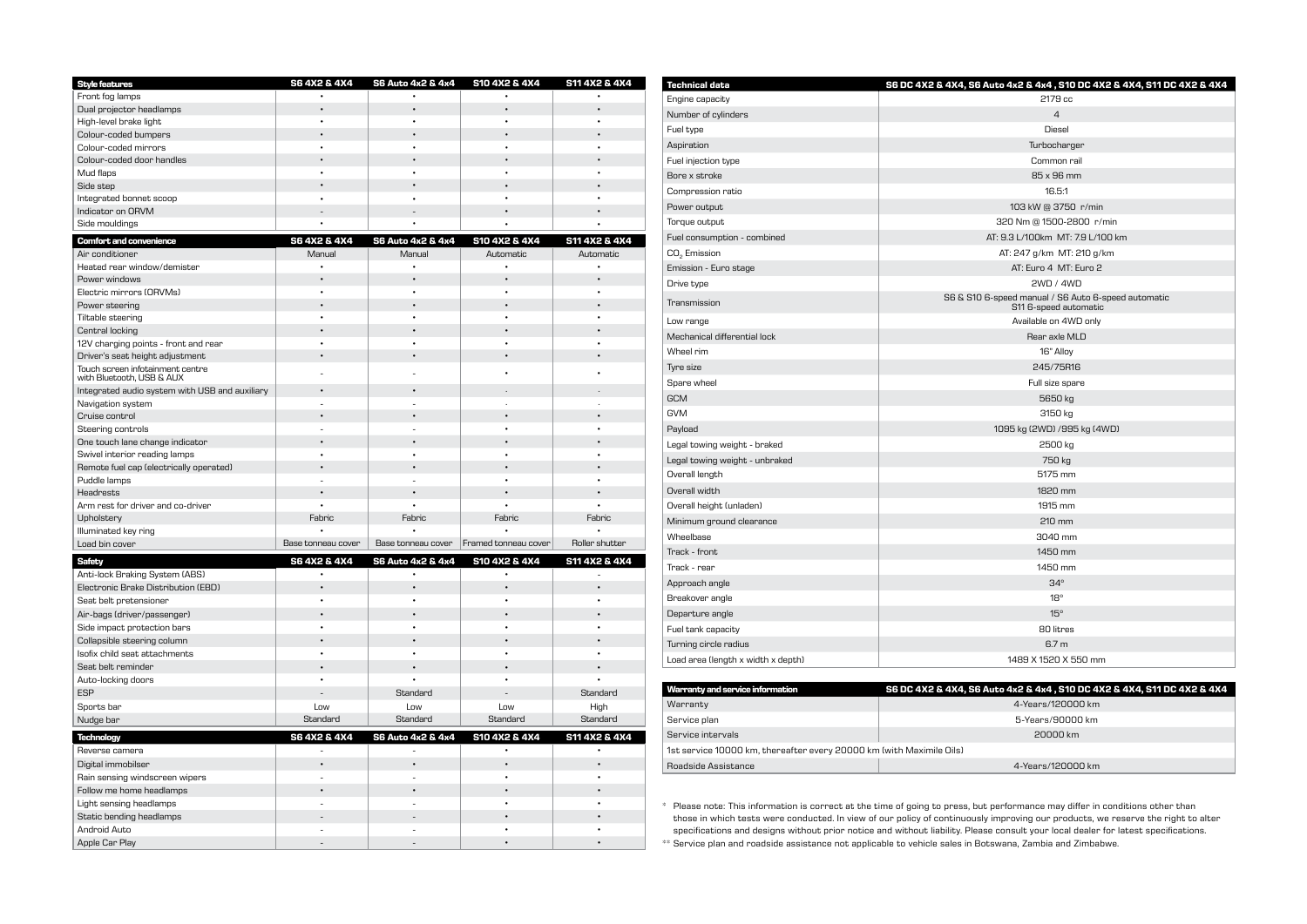